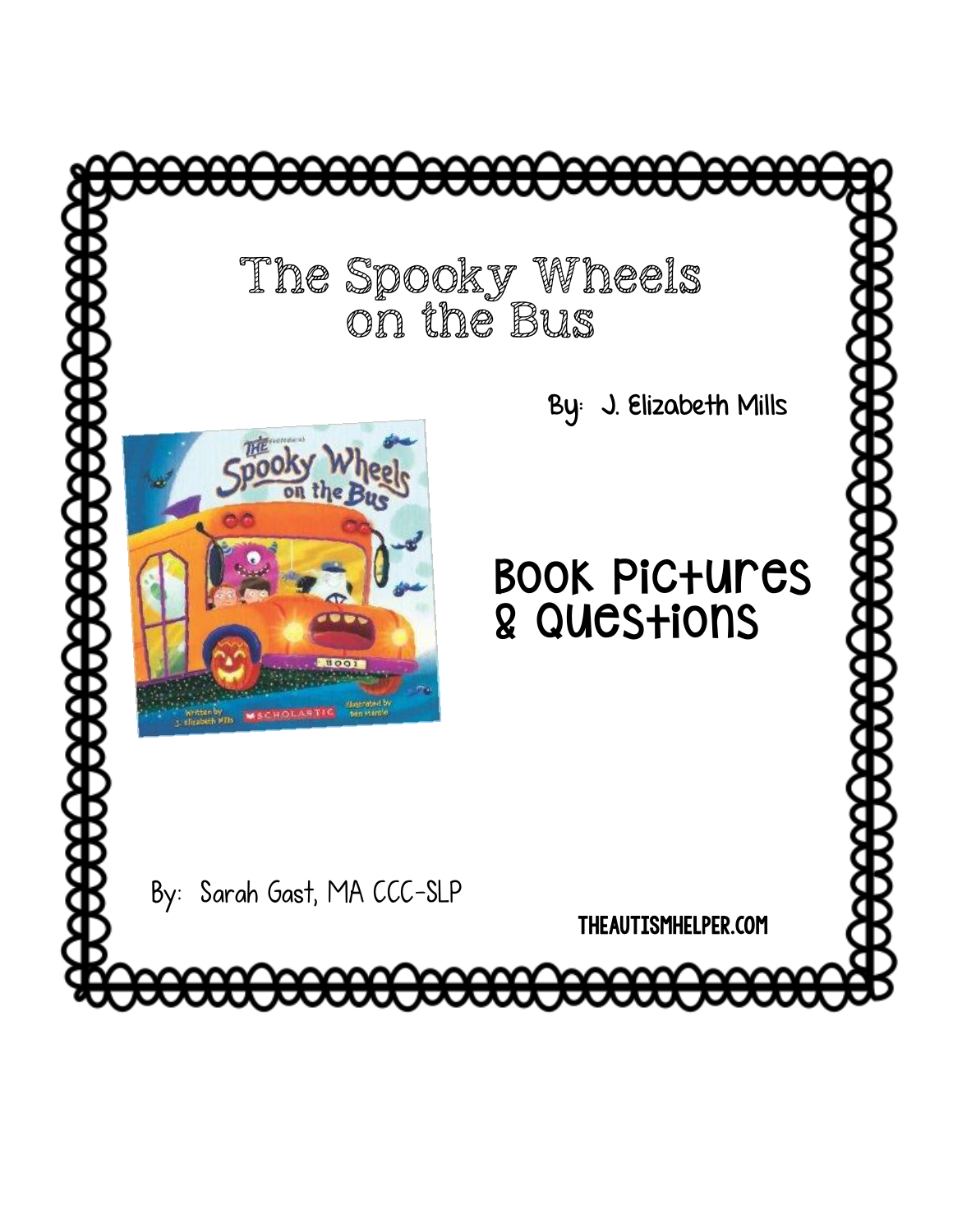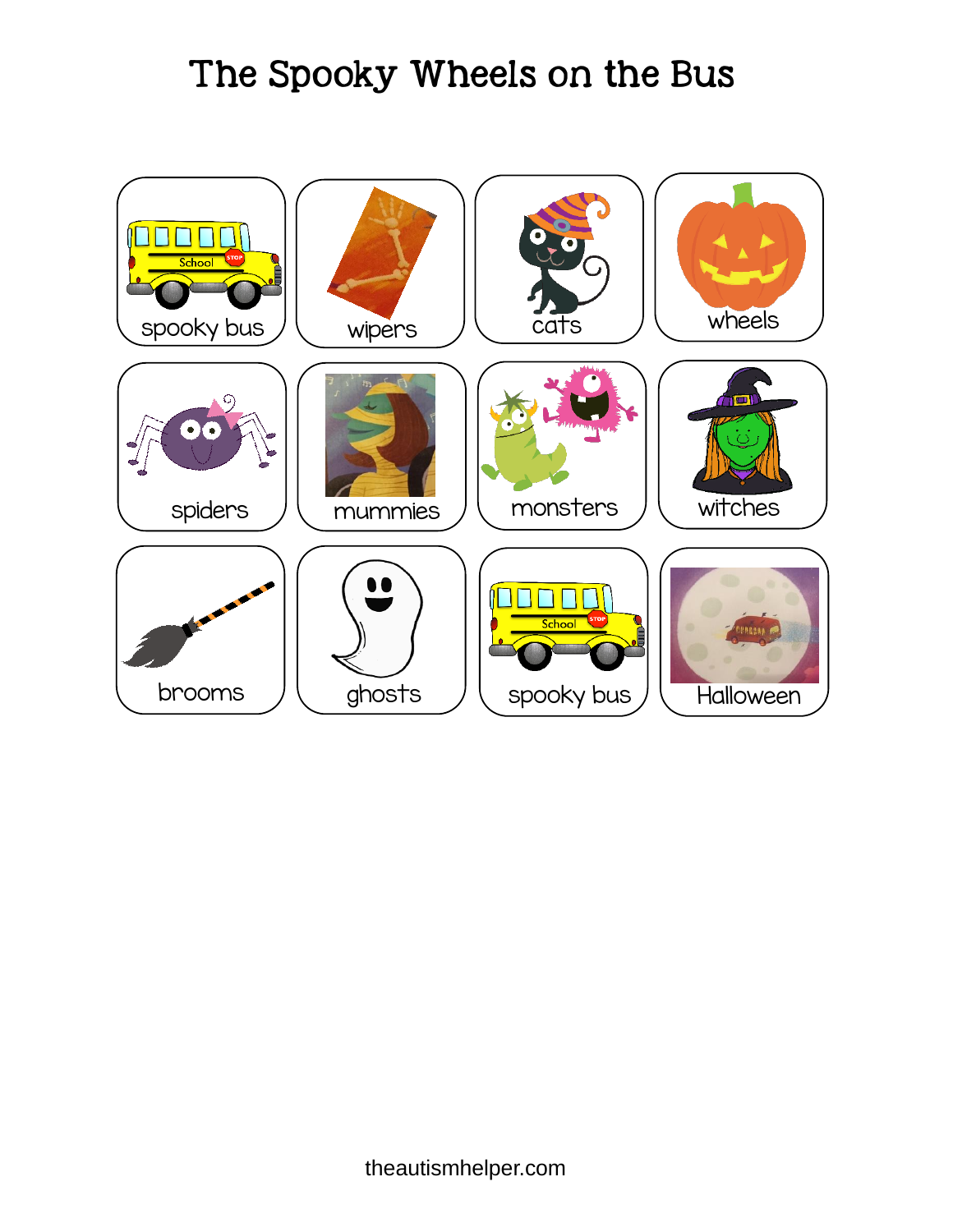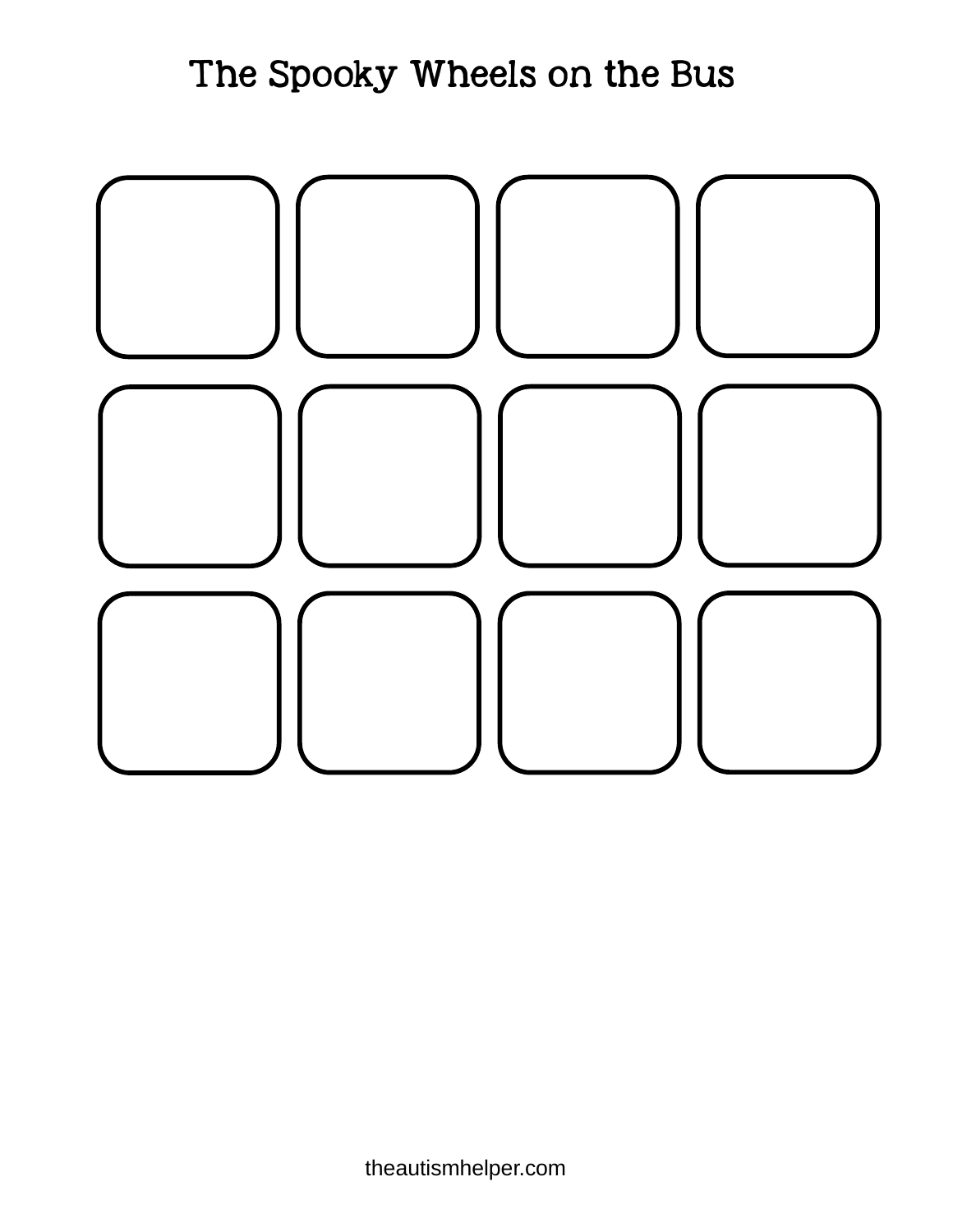|             | The Spooky Wheels on<br>Name:<br>the Bus |                                           |
|-------------|------------------------------------------|-------------------------------------------|
| $\mathbf 1$ | What goes rattle and shake?              | witch's hat<br>bus<br>pumpkin             |
| 2.          | Who says "meow, hiss, hiss?"             | "<br>ghost<br>bat<br>cat                  |
| 3.          | How many pumpkin wheels roll round?      | $\boldsymbol{2}$<br>two<br>four<br>ten    |
| 4.          | Who spins their webs?                    | $\bullet$<br>monster<br>spider<br>owl     |
| 5.          | Who is singing "hum, hum, hum"?          | vampire<br>scarecrow<br>mumm <sup>,</sup> |
| 6.          | Who cackles and howls?                   | <b>ASSE</b><br>skeleton<br>tree<br>witch  |
| 7.          | What goes "swish, swoosh, swish"?        | cauldron<br>broom<br>candy                |
| 8.          | What do the goofy ghosts say?            | Stop!<br>No!<br>Boo<br>stop<br>no         |
| 9.          | What night is it?                        | Easter<br>Christmas<br>Halloween          |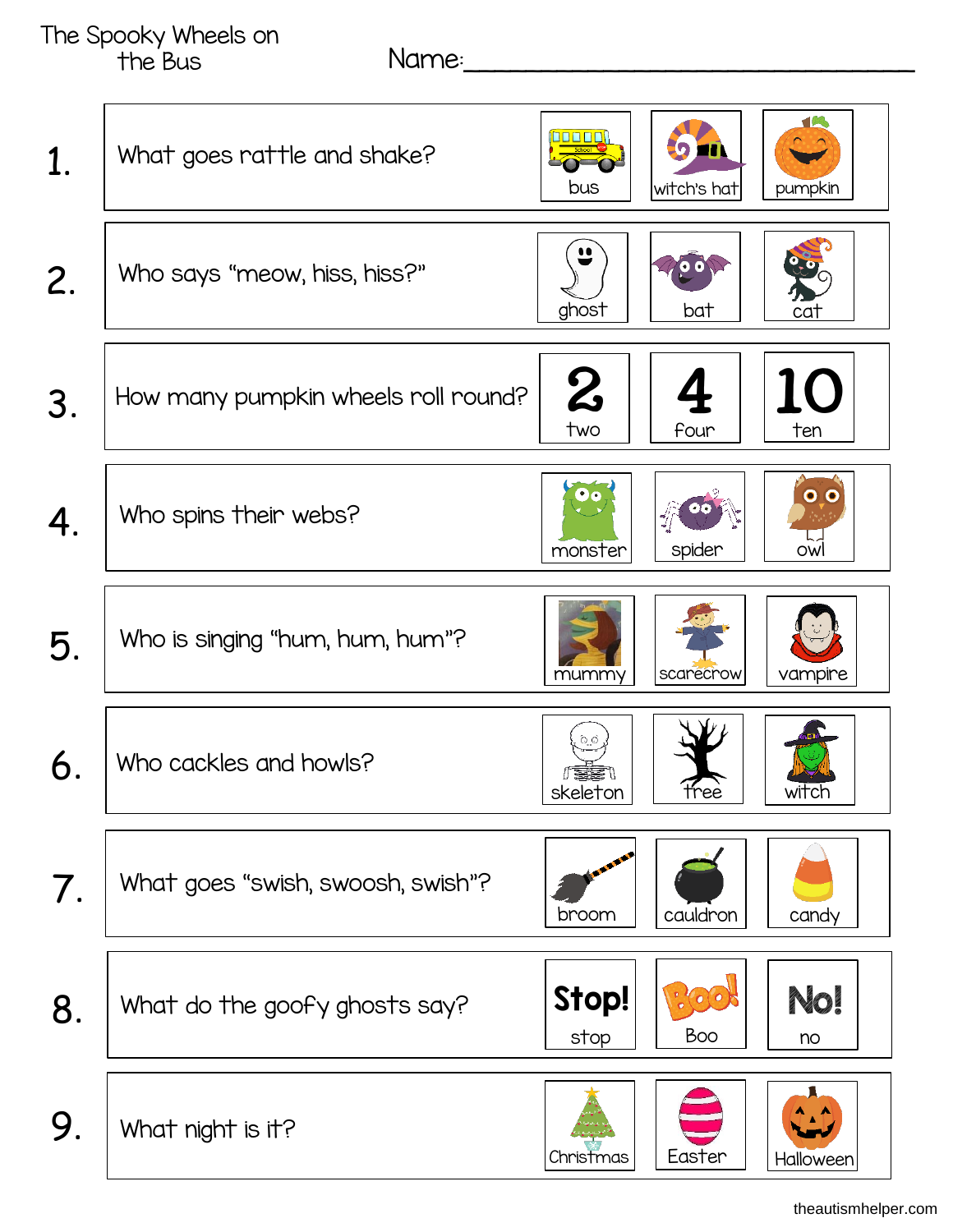| Name: <u>Communications and the set of the set of the set of the set of the set of the set of the set of the set of the set of the set of the set of the set of the set of the set of the set of the set of the set of the set o</u> |  |  |  |
|--------------------------------------------------------------------------------------------------------------------------------------------------------------------------------------------------------------------------------------|--|--|--|
|                                                                                                                                                                                                                                      |  |  |  |
|                                                                                                                                                                                                                                      |  |  |  |
|                                                                                                                                                                                                                                      |  |  |  |
|                                                                                                                                                                                                                                      |  |  |  |
|                                                                                                                                                                                                                                      |  |  |  |
|                                                                                                                                                                                                                                      |  |  |  |
|                                                                                                                                                                                                                                      |  |  |  |
|                                                                                                                                                                                                                                      |  |  |  |
|                                                                                                                                                                                                                                      |  |  |  |
|                                                                                                                                                                                                                                      |  |  |  |